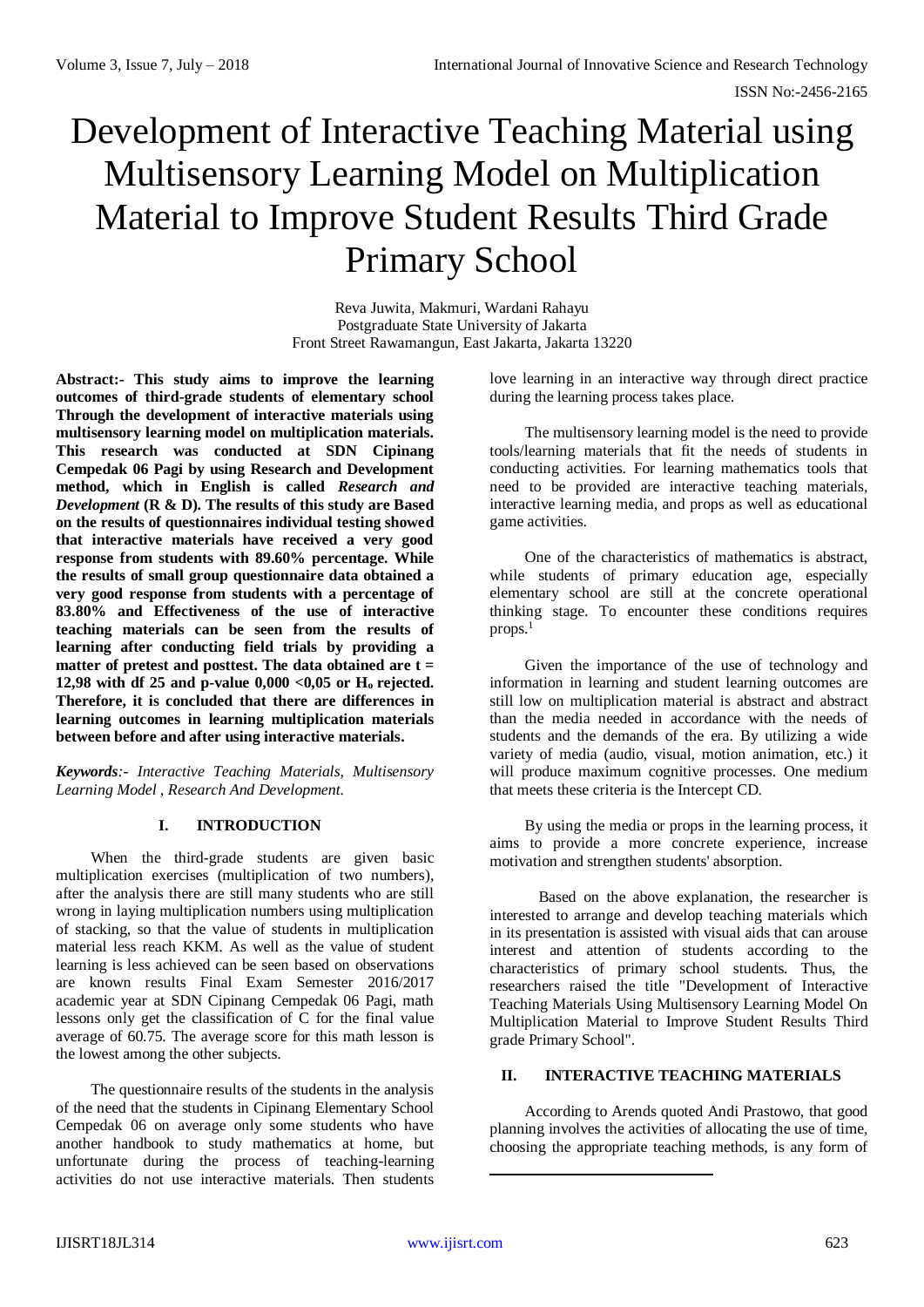material used to assist teachers or instructors in implementing the process of learning in class. The material in question can be either written or unwritten material.<sup>2</sup>

In accordance with the guidance of the development of high school teaching materials delivered by the Directorate of High School Development (2010), that teaching materials are all forms of materials in the form of a systematically arranged material used to assist teachers in carrying out learning activities and enable learners to learn.

Teaching materials is a tool that allows helping students to learn a competence or basic competence so as to be able to master all competencies thoroughly. Teaching materials are the content that is given to the students during the learning process. Through this teaching materials, students are delivered for the purpose of teaching.<sup>3</sup>

According Amri and Ahmadi cited Malina that the principle of development of teaching materials are: 1) Starting from the easy to understand the difficult, from the concrete to understand the abstract; 2) repetition will strengthen understanding; 3) positive feedback will provide reinforcement to learners' understanding; 4) high learning motivation is one of the determinants of learning success; 5) reach the goal as if going up the stairs, step by step, will eventually reach a certain height; 6) knowing the results that have been achieved will encourage learners to continue to achieve goals.<sup>4</sup>

From the above explanation can be said that the teaching materials are all forms of materials used to help teachers in the learning process organized system so that the creation of an environment/atmosphere that allows students to learn well.

According to Prastowo quoted by Arni Nurmariza, an interactive material is a teaching material that combines some interactive learning media (audio, video, text or graphics) to control a command or natural behavior of a presentation.<sup>5</sup>

According to Darmawan Ari Isnaini quoted that interactive learning is able to enable students to learn with high motivation because of his interest in the multimedia system capable of presenting the look of text, images, video, sound, and animation.<sup>6</sup>

According Hofstetter quoted Prihantana, suggests that multimedia is the use of computers to create and combine text, graphics, audio, moving images (video and animation)

by combining *links* and *tools* that allow the use of navigating, interacting, creating and communicating.<sup>7</sup>

According to Fenrich Prihantana cited, good learning media should bring a message on learning. Learning will be effective in the presence of media when students receive and understand with the message.<sup>8</sup> The purpose of interactive teaching materials is to visualize things that are abstract*. 9*

This interactive learning materials are teaching materials that combine some interactive learning media with interactive content in order to occur the relationship between teaching materials and users and the purpose of interactive materials is to visualize things that are abstract.

## **III. MULTISENSORY LEARNING MODEL**

The model offers a variety of learning activities so that learners are not saturated with learning. The diversity of the model is applied, it is expected to reach more sides of the integrity of learning in the classroom. The learning model is a learning reference systematically implemented based on certain learning patterns. The learning model is composed of several components, namely *syntax*, *social systems*, and *systems* support.

According to La Iru and La Ode Safin, the learning model generally has characteristics of having a systematic procedure, specific learning outcomes, specific environmental setting, a certain size of success, and a teaching model that defines the way in which students interact and react with the environment.<sup>10</sup>

According to Iif Khoiru, a learning model can be interpreted as a plan or pattern used in preparing the curriculum, organize teaching materials, and give instructions to the teacher in the classroom in *settings* teaching *settings.* Other. 11 A learning model is basically a form of learning illustrated from beginning to end that is typically presented by the teacher. $12$ 

Rusman quoted Akhmad Yazidi suggests that the learning model is a plan or pattern that can be used to shape the curriculum (as a long-term learning plan), designing learning materials, and guiding classroom learning.<sup>13</sup>

Thus, it can be said that the learning model is a plan or a pattern used as a guide in planning the learning in which

-

1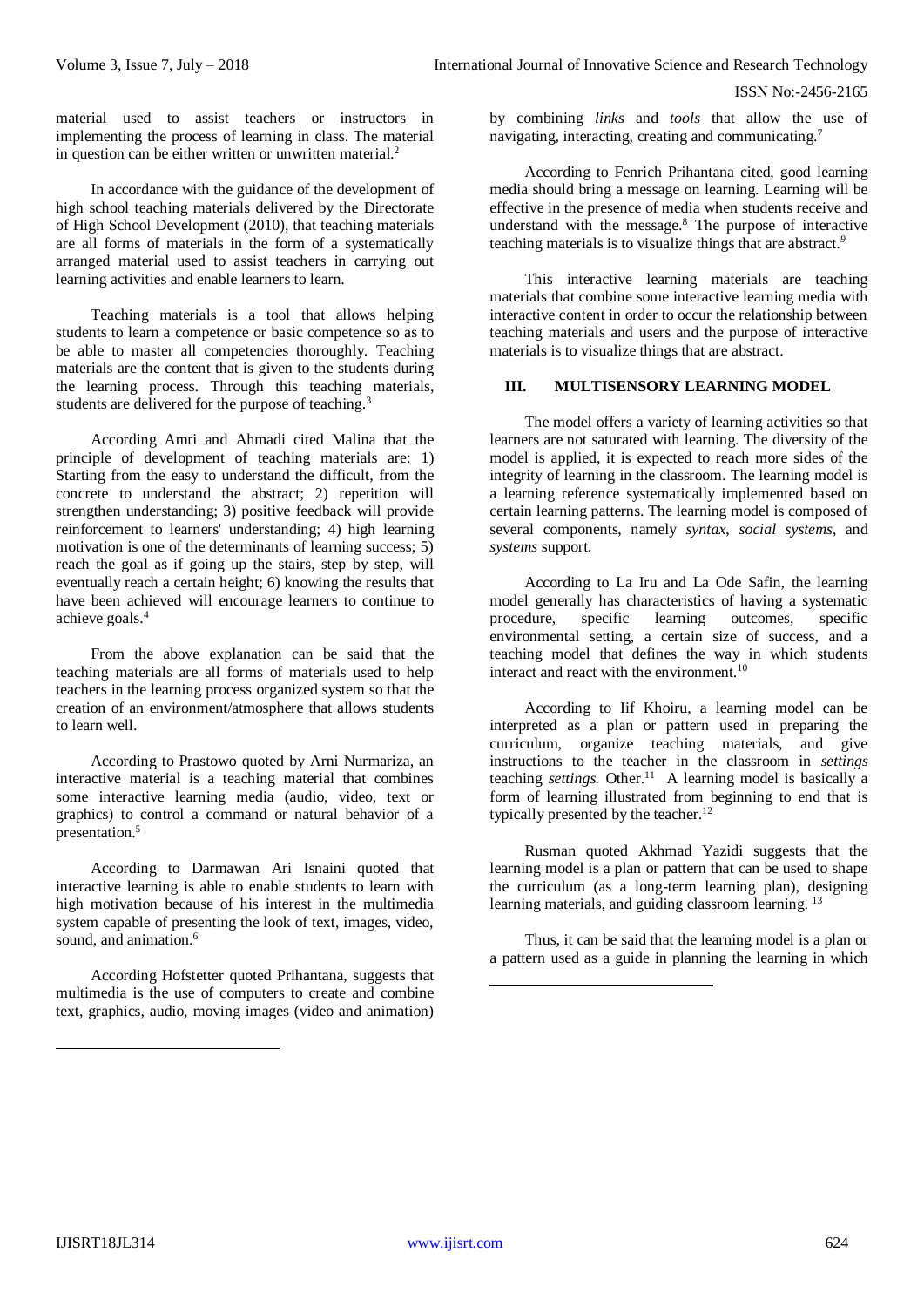there are a mindset and pattern of action on something from the application of an approach, strategy, methods, techniques, and learning styles.

Multisensory learning is a learning that is carried out by involving various sensory stimuli including the listener, sight, touch, and sometimes also smell and taste. This is, of course, different from the learning that usually involves one sense only eg hearing. Through various stimuli is expected to process information not only one source but from various sources.

According to Blackwood, learning involves the use of a variety of props, learning objects, interactive tools, video clips, drama, art, music, thematic backgrounds, food, water, odors, and other facial elements that stimulate sensory perception. A variety of stimulation for students so that students are able to respond that will awaken attention, understanding, and retention.<sup>14</sup>

Jacobs and Jildirin cited Yusniwati, a multisensory learning model based on the assumption that we are engaged daily by involving all the senses. Objects and events can be correctly identified and responded according to the stimulus because our brain works by using information obtained from different sensory/sensory devices simultaneously.<sup>15</sup>

The principle of multisensory learning is based on simple thinking that is, the teacher considers the senses as a means of receiving information. In other words, the senses act as the recipient of information and then the information to the brain for processing, learning, and acting. Multisensory learning is oriented to enhance understanding and retain it in long-term memory.

Bethel cited Yurniwati,<sup>16</sup> expressing the students' absorption of the material depends on the learning process experienced by the students. One of the efforts that can be done is to apply the multisensory model in the learning of mathematics.

Perception is generally a multisensory process. Most situations involve sight, sound, and perhaps touch, taste, and smell. Because most of our sensory inputs are found, or at least modulated by, our motor sampling strategies and routines.<sup>17</sup> By using the various senses as an information sensory device, students will be able to build a real mental representation in their minds so that they will be able to manipulate sensory information, ideas, feelings, and experiences into unforgettable knowledge.

The results of Ladam Shams and Aaron R Seats research are that multisensor training can be more effective

than similar training paradigms*. <sup>18</sup>* In other words, training using multisensory is more effective than using only one sensory.

Multisensory learning has advantages in learning the advantages of applying multisensory learning according to Blackwood<sup>19</sup> as follows: 1) Generating student interest in learning; 2) Accelerate students to understand the material being learned; 3) Placing a longer understanding because understanding is stored in long-term memory; 4) Make learning more clear; 5) Involve students directly in carrying out critical inquiry activities; 6) Developing learning becomes more fun for students.

Learning by using a multisensory model in practice is a learning that creation so that the learning material is abstract to the material is concrete**.** 

Mathematics at the Elementary School of Multiplication Material The development of mathematical competence is directed to improve *life skill*, especially in building creativity, critical thinking skills, collaborating or collaborating and communication skills that demand 21stcentury skills.

Studying mathematics with both procedural and conceptual understanding is important to ensure an appropriate development of individual math knowledge. It is important to equip learners not only with the skills necessary to achieve higher education and career aspirations but also in achieving personal fulfillment. As an important recognized discipline, mathematics has been introduced as a core subject to be studied at the elementary level of school level throughout the world.

In the mathematics learning curriculum at the elementary school level in the lower classes, there are materials such as the nature of numerical count operations, geometry, and measurement. One is the basic multiplication of two numbers of numbers.

The definition of multiplication is said to be significantly more difficult than addition and subtraction because it involves binary operations with two different entries. This often confuses children, especially those who are in the early stages of learning this concept. Many children do not know what multiplication.*<sup>20</sup>*

The steps to study multiplication are 1) the student should do multiplication by first changing the multiplication

1

 $\overline{a}$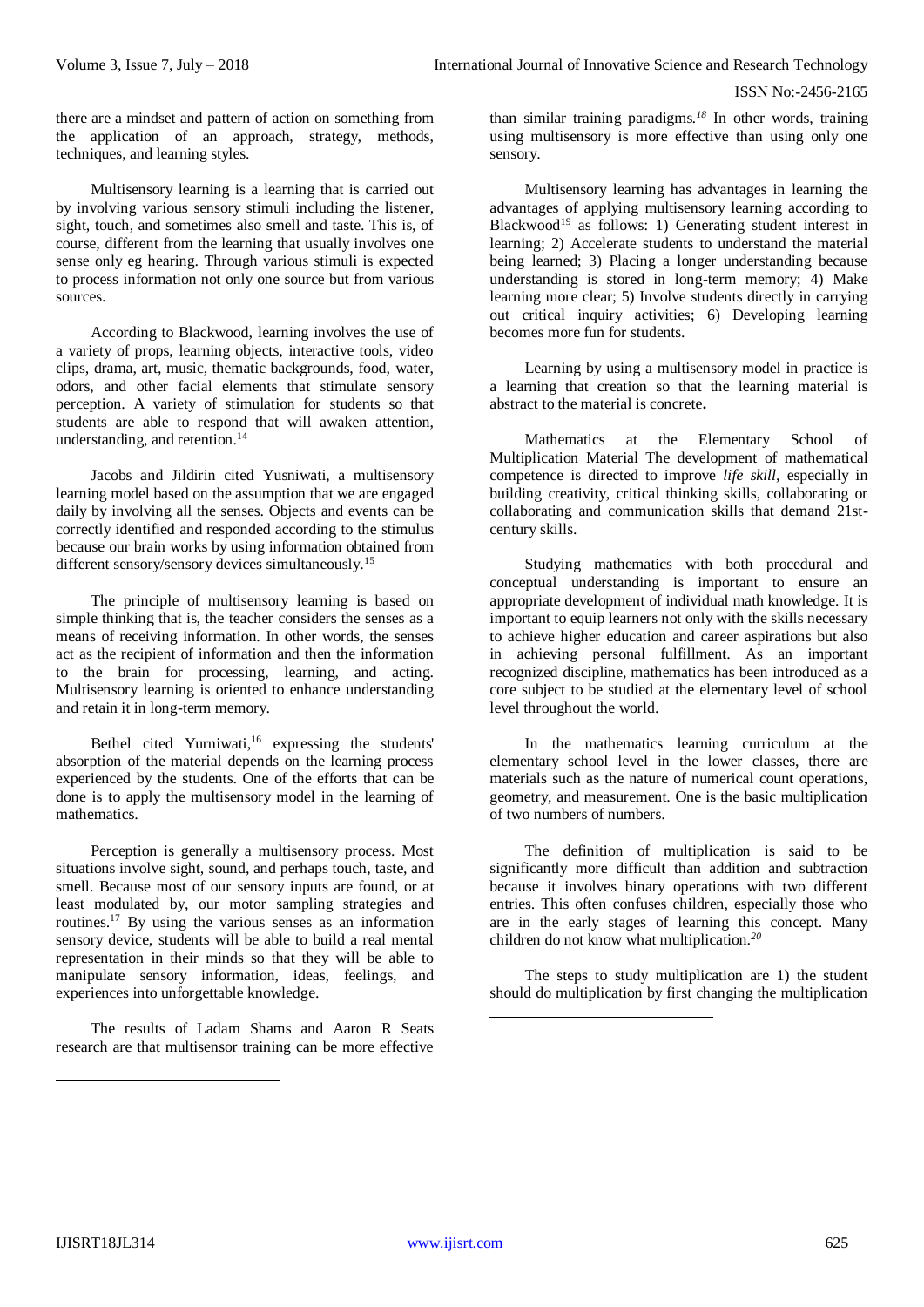Table 2. Results of Pretest Assessment and Postes

ISSN No:-2456-2165

into the sum; 2) After the student understands the purpose of a multiplication process, then the student is asked to calculate the result; 3) After the students are proficient, the next step they are invited to multiply directly between two numbers, then count the results.<sup>21</sup>

Learning outcomes and student activities are certainly influenced by many factors. Sacramento quoted Afrizal argued that the factors that affect student learning outcomes, among others, internal factors and external factors.<sup>22</sup> Internal factors include intelligence, attention, interest, talent, motive, maturity and readiness. While external factors include the role of teachers as learning managers, where teachers should be able to apply approach, models, methods, learning strategies or media that emphasizes the active learning of students so that able to organize and explore the potential that is in the student self.

Learning is done to seek behavioral change in the learning individual. Behavior change is the result of learning. The results of learning according to Winkel<sup>23</sup> is a change that resulted in changes in human behavior and behavior.

By considering the above theory can be concluded that the learning outcome is a change due to learning and the results can be changes in cognitive, affective and psychomotor aspects.

#### **IV. RESEARCH RESULTS**

Field trials are the last stage in formative evaluation. The purpose of the field test is to see the effectiveness of interactive teaching material achieve the expected goals and to determine the user's response to the use of these products. To measure the effectiveness of interactive teaching materials it is necessary to test the results of learning through pretest and posttest. The pretest and posttest results will then be calculated using the t-test. Field trials were conducted on 25 respondents of students from SDN Cipinang Cempedak 06 Pagi third grade. The activities were undertaken during the field trial in the table below.

|  |  |  |  | Table 1. Field Test Activity |
|--|--|--|--|------------------------------|
|--|--|--|--|------------------------------|

| No. | Day   | Activity was undertaken                  |
|-----|-------|------------------------------------------|
| ı.  | Day 1 | Provides a matter of pretest to students |
| 2.  | Day 2 | <b>Activity learning</b>                 |
| 3.  | Day 3 | <b>Activity learning</b>                 |
| 4.  | Day 4 | Provide postes problem to students       |

Pretest and postest using the questionnaire as much as 10 questions and essays as many as 5 questions. The results of pretest and posttest values from 25 respondents can be seen in the table as follows.

| No.               | Name of Student                 | Pretest | Posttest |  |
|-------------------|---------------------------------|---------|----------|--|
| 1.                | Princess                        | 55      | 95       |  |
| 2.                | Nadya                           | 40      | 90       |  |
| $\overline{3}$ .  | Arumi                           | 55      | 100      |  |
| 4.                | Sandy                           | 35      | 70       |  |
| 5.                | Isni                            | 70      | 80       |  |
| 6.                | Zahra                           | 75      | 100      |  |
| 7.                | Amanda                          | 50      | 100      |  |
| 8.                | Asyam                           | 40      | 85       |  |
| 9.                | Naila                           | 35      | 90       |  |
| $\overline{10}$ . | Interest                        | 35      | 80       |  |
| 11                | Zaskia                          | 35      | 75       |  |
| 12.               | Khumaira                        | 85      | 100      |  |
| 13.               | Janika                          | 45      | 80       |  |
| 14.               | Reyva                           | 30      | 70       |  |
| 15.               | Riski                           | 50      | 80       |  |
| 16.               | Ariq                            | 45      | 90       |  |
| 17.               | Didan                           | 40      | 70       |  |
| 18.               | Junior                          | 50      | 75       |  |
| $\overline{1}9.$  | Natasya                         | 30      | 65       |  |
| $20$ .            | $\overline{\mathrm{C}}$ amellia | 40      | 70       |  |
| 21.               | Aldi                            | 35      | 60       |  |
| 22.               | Farhan                          | 30      | 60       |  |
| 23.               | Bed                             | 35      | 65       |  |
| 24.               | Raguel                          | 50      | 70       |  |
| 25.               | Nurul                           | 55      | 70       |  |
|                   | Total                           | 1145    | 1990     |  |
|                   | average                         | 45.8    | 79.6     |  |

Based on the above table, the results of the pretest value and postest on 25 students from SDN Cipinang Cempedak 06 Pagi can be seen as a difference. The lowest pretest value obtained is 30 and the highest at 85. While the lowest postest score obtained is 60 and the highest 100. The data can be described by analysis and using the t-test.

|  |  |  | Table 3. Paired Samples Statistics |
|--|--|--|------------------------------------|
|--|--|--|------------------------------------|

|                        | Mean             | N               | Std.<br>Deviation | Std. Error<br>Mean |
|------------------------|------------------|-----------------|-------------------|--------------------|
| Pair 1 Pretest 45.8000 |                  | 25              | 14.26534          | 2.85307            |
|                        | Posttest 79.6000 | 25 <sup>I</sup> | 12.98396          | 2.59679            |

Table 4. Paired Samples Correlations

|                  |                  | <b>Correlation</b> | Sig. |
|------------------|------------------|--------------------|------|
| Pair 1 & postest | 25 <sup>-1</sup> | pretest.626        |      |

-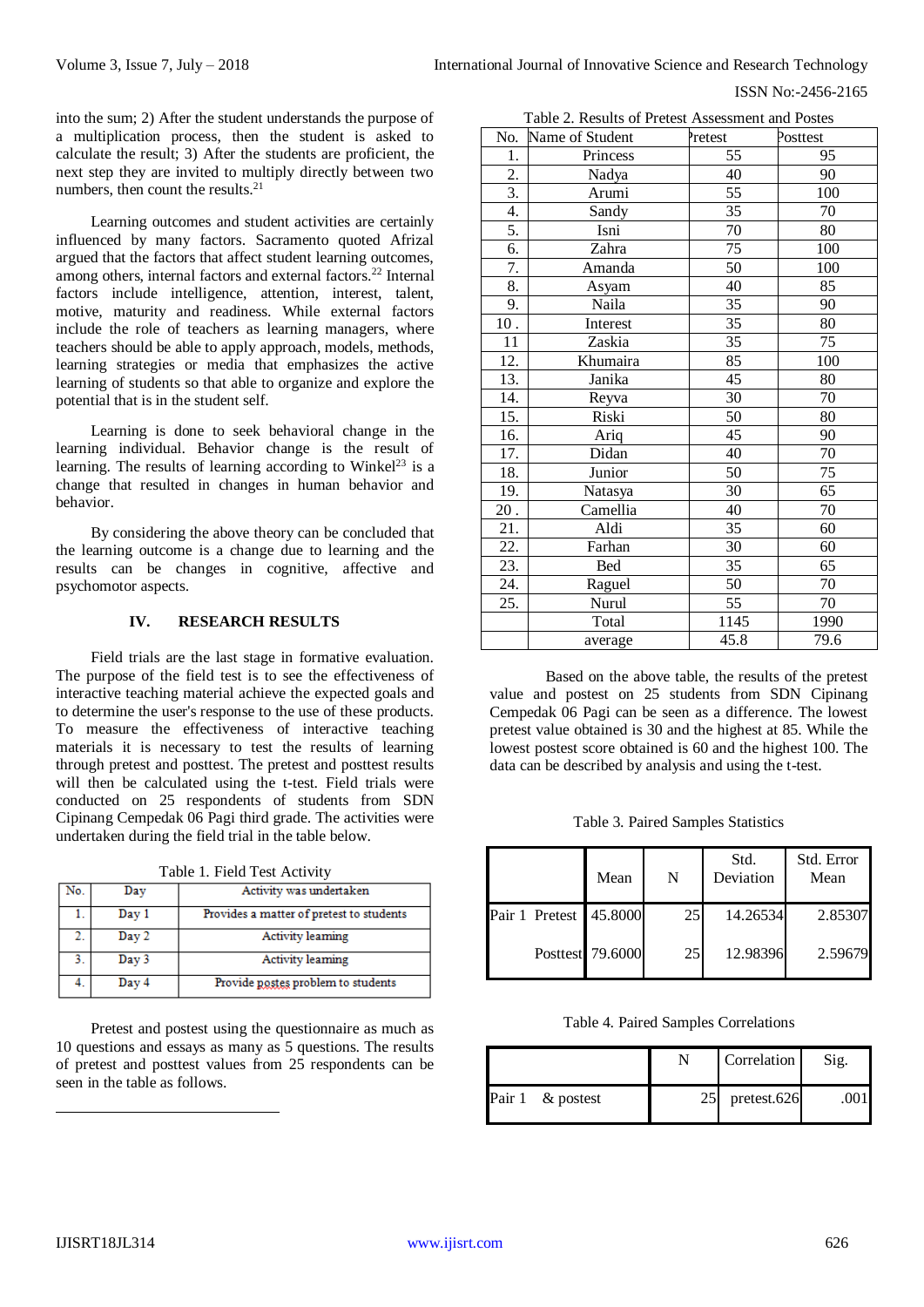|                                   | <b>Paired Differences</b> |                                             |            |                                                 |       |   |    |                 |
|-----------------------------------|---------------------------|---------------------------------------------|------------|-------------------------------------------------|-------|---|----|-----------------|
|                                   |                           |                                             | Std. Error | 95% Confidence<br>Interval of the<br>Difference |       |   |    |                 |
|                                   | Mean                      | Std. Deviation                              | Mean       | Lower                                           | Upper | T | df | Sig. (2-tailed) |
| Pair 1<br>$pretest -$<br>posttest | $-3.38000E1$              | 2.36784 -38.68698 -<br>28.91302 -14,275.000 |            |                                                 |       |   | 24 | 11.83920        |

Table 5. Paired Samples Test

## **V. DESCRIPTION**

- In the table of paired samples statistics show that the multiplication math learning materials before using interactive teaching materials Average the value of the learning outcome is 45.80 with the standard deviation of 14.26 while after using the product the average value of learning results increased to 79.60 with a standard deviation of 12.98.
- In table paired samples correlations, obtained correlation coefficient score of learning outcomes multiplication between before and after given interactive teaching materials that are equal to 0.626 with p-value of 0.000 <0.05 meaning significant.
- In table paired samples test obtained  $t = 14.275$  with df 24 and p-value  $0,000 < 0.05$  or  $H_0$  rejected. Thus it is concluded that there are differences in learning outcomes in learning mathematics material multiplication before and after using interactive materials.

## **VI. DISCUSSION**

Curriculum2013 is a curriculum that is currently being applied in the Indonesian education system. This curriculum replaces the KTSP curriculum (Curriculum Level of Education Unit) which has been enforced since 2006. The 2013 curriculum begins to be implemented in certain schools (pioneer schools) in elementary, junior and senior high schools. The difference between the curriculum of 2013 and its curriculum lies in the aspect of assessment which includes four aspects of the assessment of aspects of knowledge, attitude, behavior, and skills. In addition, the differences are also evident from the learning model in the 2013 curriculum using an integrated thematic learning model. Integrated thematic learning integrates several subjects that are integrated into a theme. The learning subjects that are integrated are subjects IPS, IPA, Bahasa Indonesia, PPKn, and SBdP, while the subjects of PAI, Mathematics, and PJOK remain separate.

In the process of implementation of the 2013 curriculum in schools is inseparable from the constraints experienced by teachers and students. The obstacles that are experienced such as the assessment system is too complicated, limited teaching materials and media,

insufficient time allocation dam etc. Constraints in the limitations of teaching materials and media became the main focus of this study. Teaching materials used in schools today have limitations on material content. The cause is only one specific material only. The learning media used by teachers is the print media. Though there are many other learning media that can be used by teachers for more varied learning.

The solution to overcoming the limitations of teaching materials is to develop interactive teaching materials. The results of research on the development of interactive materials on multiplication materials found that interactive teaching materials can increase the interest and motivation of students to learn multiplication and improve student learning outcomes.

This is consistent with the results of a Johann Taljaard study which states that "Technology enables better engagement and improved learning outcomes as they enable students to learn in their preferred learning styles. They also make learning fun and allow students to connect to real-life situations. It can also be suggested that taking into account the current technology shortage of tools, future multisensory learning tools can promote higher involvement and improve student learning outcomes. "<sup>24</sup>

Johann Taljaard's research results support that multisensory learning techniques can increase student engagement as well as improve student learning outcomes assisted by the current growing technology in the learning process.

Another study conducted by Jenny Rains et al also showed similar results that "Achievements in elementary mathematics are no exception to review relevant sections of the learning theories of Piaget, Bruner, and Vygotsky and discuss the difficulties teachers may encounter when introducing the concepts of learning, mathematical concepts. The theory review, along with a previously published empirical study review, supports the use of multi-sensory teaching techniques in elementary schools, especially kindergarten through third grade, classrooms. Because students (both regular and special needs) develop and learn

 $\overline{a}$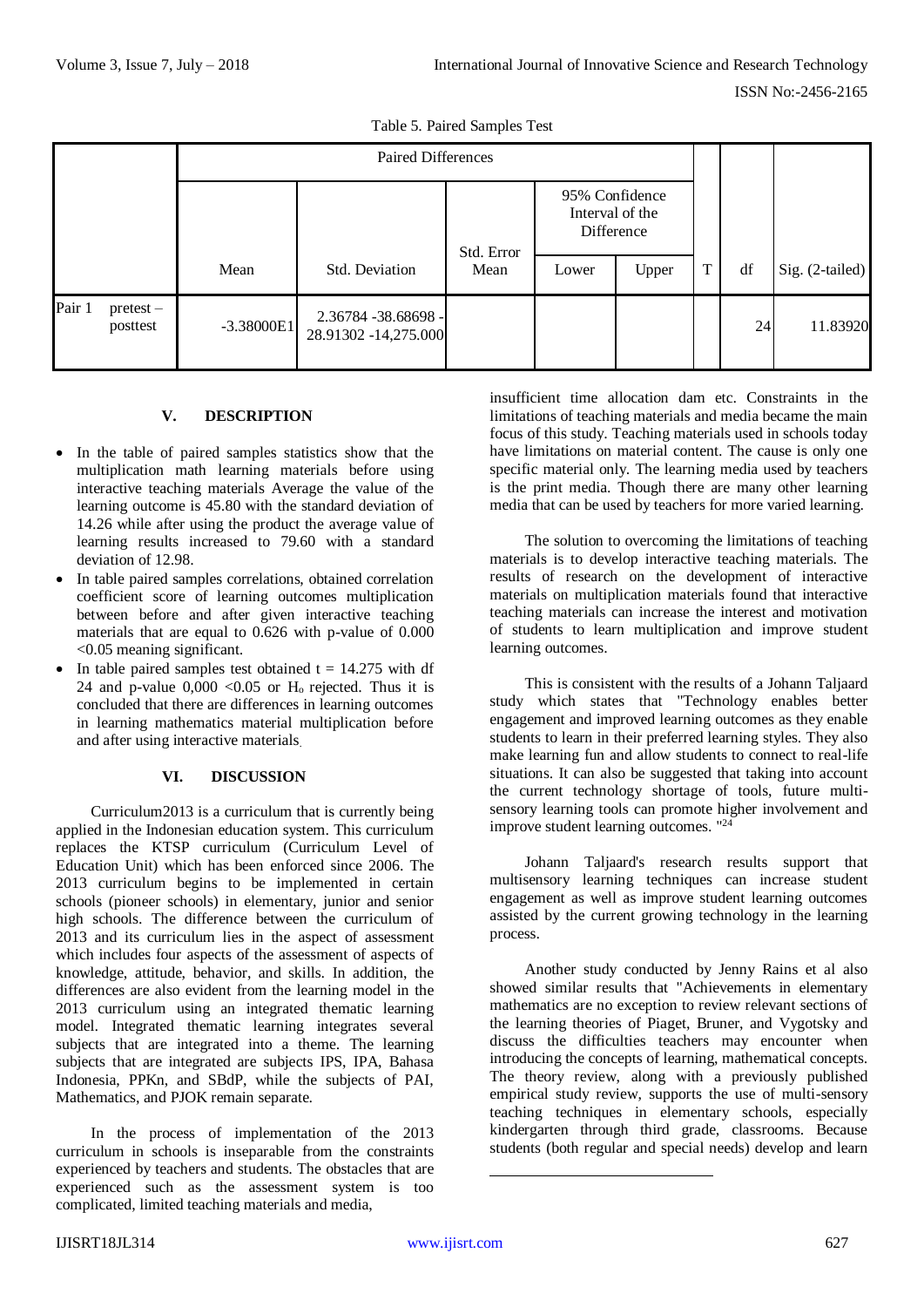at different levels, it is unlikely that all will be gradually ready to assimilate new mathematical concepts at the same time. Multi-sensory techniques allow many students, with assimilation, to understand elusive concepts and follow their peers". <sup>25</sup>

It can be concluded that the relationship between the results of research conducted by Johann Taljaard and Jenny Rains, et al with research conducted by researchers that have similarities in the use of techniques or multisensory learning model that is able to help students who have different learning styles in learning to improve understanding abstract concepts so as to improve students' understanding in learning mathematics so as to improve student learning outcomes later. Increased interest and motivation and student learning outcomes can be seen in the results of student questionnaires.

This interactive learning material using Microsoft *power point* can also help students who have visual and audiovisual learning styles in math learning. This is supported by the results of research conducted by Mark D. Treleven Weber et al. Who stated that, "the animation of the *power point is* useful for student learning (both in improving understanding and decreasing effort) as well as the proper use of animations *Power Point* in operations and classes supply chain management can add value to student learning experience. Values for students are twofold: (1) as an aid to initially understand concepts and techniques as presented in the classroom and (2) as an aid to learn their own concepts and techniques ".<sup>26</sup>

Similar results were also conducted by Samira Sehati that, "educators should strive to develop innovative teaching strategies that enhance student learning and understanding of listening skills. If the use of technology can help achieve this goal, then it should be considered for implementation in teaching listening skills. The application of teaching The *power point* enhanced(visual input) in the listening lesson seems to be an effective way to help students understand the content of the listening text, which contributes to increased listening to students, interest in classroom activities as well as listening lessons. As a result, the application of teaching *PowerPoint* enhanced (visual input) in a listening lesson encourages full participation of students in assigned tasks and makes the classroom atmosphere more enjoyable. In addition, the analysis also shows students' positive reactions to the application of teaching *Power point* improved (visual input) in the listening lesson ".<sup>27</sup>

From both research results conducted by Mark D and Samira Sehati can it is concluded that the images and sounds used in the *power point* can help the students understand the content of the material from the texts being heard as well as images that can visualize improving students' understanding

and can increase student participation and motivation in the learning process.

The relation of the two research results above with the results of research conducted by researchers is the similarity in terms of the content of teaching materials that contain visual elements (pictures) and audiovisual. Because it has the same content, interactive learning materials also have the same ability to increase students' understanding of the meaning and message contained in a reading. The results can be seen in the improvement of student learning outcomes after using interactive materials.

Students easily understand the material on impressions, manuals, and props cannot be separated from the mix of elements of images (visual) and audiovisual and props.

The conclusion of all the results of the above research related to the ability of teaching materials assisted Batang Napier props in improving student learning outcomes in multiplication material contained all in interactive materials. The update of this instructional material compared to other multiplication materials lies in the way of delivering new teaching materials that are using Batang Napier props and interactive teaching materials using impressions/video. While on other teaching materials usually only use multiplication in a way Verdun and only use props table multiplication only.

### **VII. CONCLUSION**

The result of research of the development of interactive teaching materials using multisensory learning model in multiplication material to improve student learning result of the third grade of elementary school which refers to problem formulation that is as follows.

- The development of interactive materials using multisensory learning model on multiplication materials to improve the learning outcomes of third-grade students Elementary School produces CDs, Teaching Handbook for Teachers, Student Learning Handbook and Napier Stem Viewer that can be used as teaching materials and teaching aids by teachers and third-grade elementary school
- The development of this interactive resource has passed the theoretical validation by three experts, media, material and language experts. The validation results from the three experts stated that this interactive teaching material is suitable for use in the learning process in primary school with the condition to make revisions in accordance with the advice given by the three experts before.
- The development of interactive learning materials has passed the empirical validation/trials of individual testing and small group trials to see the students' responses to the learning process of using the product. Based on the results of questionnaires individual testing showed that interactive teaching materials have received excellent response from students with 89.60% percentage. While

-